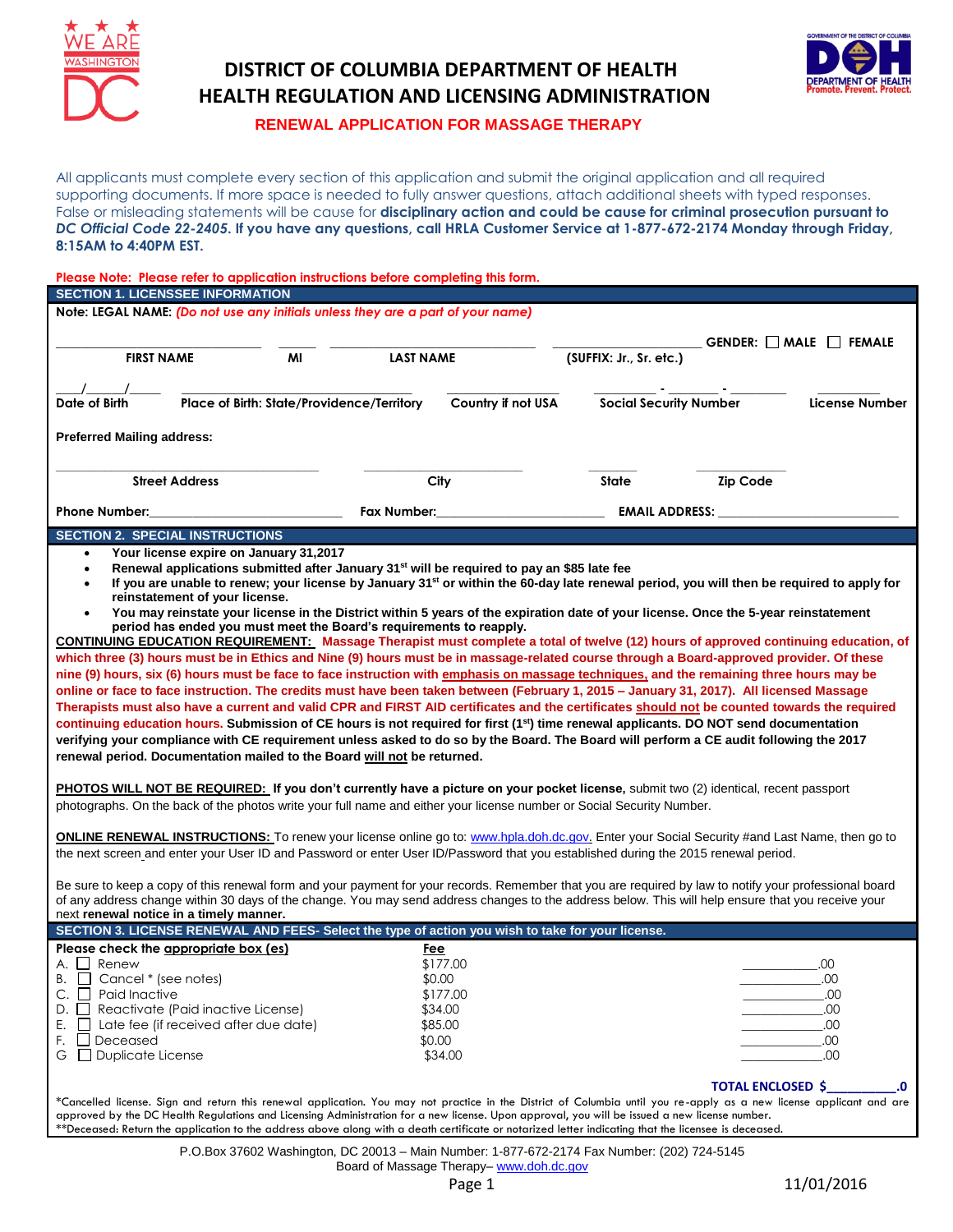

## **DISTRICT OF COLUMBIA DEPARTMENT OF HEALTH HEALTH REGULATION AND LICENSING ADMINISTRATION**



## **RENEWAL APPLICATION FOR MASSAGE THERAPY**

|                                                                                                                          | YOU MAY RENEW UNTIL: JANUARY 31, 2017                                                                                                                                                                                                                                                                                                                                                                                                                                                                                                                                                  |        |           |  |  |  |
|--------------------------------------------------------------------------------------------------------------------------|----------------------------------------------------------------------------------------------------------------------------------------------------------------------------------------------------------------------------------------------------------------------------------------------------------------------------------------------------------------------------------------------------------------------------------------------------------------------------------------------------------------------------------------------------------------------------------------|--------|-----------|--|--|--|
|                                                                                                                          | <b>SECTION 4. SCREENING QUESTIONS</b>                                                                                                                                                                                                                                                                                                                                                                                                                                                                                                                                                  |        |           |  |  |  |
|                                                                                                                          | Please answer questions 1 through 11 by placing X in the appropriate boxes. If you answer "YES" to any of the screening                                                                                                                                                                                                                                                                                                                                                                                                                                                                |        |           |  |  |  |
| questions below, you must provide complete information and details on a separate sheet of paper, including copies of all |                                                                                                                                                                                                                                                                                                                                                                                                                                                                                                                                                                                        |        |           |  |  |  |
|                                                                                                                          | relevant court or supporting documents and attach it to this form.                                                                                                                                                                                                                                                                                                                                                                                                                                                                                                                     |        |           |  |  |  |
| $\mathbf{1}$ .                                                                                                           | Since your last application, have you been arrested, convicted or charged for a felony or misdemeanor<br>including DUI, OWI, DWI's (other than minor traffic violations for which a fine or ticket is the maximum<br>penalty)?                                                                                                                                                                                                                                                                                                                                                         | Yes No |           |  |  |  |
|                                                                                                                          | Since your last application:                                                                                                                                                                                                                                                                                                                                                                                                                                                                                                                                                           |        |           |  |  |  |
| 2.                                                                                                                       | (1) Have you withdrawn an application for licensure/ certification/ registration to practice any health<br>profession in any jurisdiction?                                                                                                                                                                                                                                                                                                                                                                                                                                             | Yes    | <b>No</b> |  |  |  |
|                                                                                                                          | (2) Has any authority, health facility or peer review board taken action against any of your health<br>profession licenses or privileges (including imposing a fine, sanctions, censure or reprimand, probation,<br>imposition of restrictions, suspension or revocation)?                                                                                                                                                                                                                                                                                                             | Yes    | No        |  |  |  |
|                                                                                                                          | (3) Have you been or are you currently being investigated by any authority or peer review board for any<br>violation of state, federal, or local law?                                                                                                                                                                                                                                                                                                                                                                                                                                  | Yes    | No        |  |  |  |
|                                                                                                                          | (4) Has any authority, health facility or peer review board informed you of any pending charge(s) or<br>investigation(s)?                                                                                                                                                                                                                                                                                                                                                                                                                                                              | Yes    | No        |  |  |  |
| 3.                                                                                                                       | Since your last application, have you been diagnosed with a physical or mental condition, including<br>alcohol or drug abuse, that currently impairs your ability to practice your profession or that could affect<br>your performance or impact your ability to perform your professional duties?                                                                                                                                                                                                                                                                                     | Yes    | No        |  |  |  |
| 4.                                                                                                                       | Are you currently being treated or have you been treated for a physical or mental condition, including<br>alcohol or drug abuse, that, but for the treatment, could impair your ability to practice your profession?                                                                                                                                                                                                                                                                                                                                                                   | Yes    | No        |  |  |  |
| 5.                                                                                                                       | Since your last application, have you surrendered a license, certification, or registration to practice any<br>health profession in any jurisdiction?                                                                                                                                                                                                                                                                                                                                                                                                                                  | Yes    | No        |  |  |  |
| 6.                                                                                                                       | Since your last application, have you been terminated, asked to resign, or resigned in lieu of being<br>terminated from employment or a clinical training/fellowship program for any health profession?                                                                                                                                                                                                                                                                                                                                                                                | Yes    | No        |  |  |  |
| 7.                                                                                                                       | Since your last application, have you been found by a court to be legally incompetent to practice or by<br>a medical professional to be impaired to practice?                                                                                                                                                                                                                                                                                                                                                                                                                          | Yes    | No        |  |  |  |
| 8.                                                                                                                       | Since your last application, have you been diagnosed or treated for alcohol abuse, controlled substance<br>abuse, prescribed medication abuse, or illegal drug abuse?                                                                                                                                                                                                                                                                                                                                                                                                                  | Yes    | No        |  |  |  |
| 9.                                                                                                                       | Since your last application, has any authority, health facility or peer review board taken action against<br>any health care facility or agency for which you have an ownership interest in, or serve as manager or<br>director for (including imposing a fine, sanctions, censure or reprimand, probation, imposition of<br>restrictions, suspension or revocation)?                                                                                                                                                                                                                  | Yes    | No        |  |  |  |
| 10.                                                                                                                      | Since your last application, have you been a defendant or respondent to a claim for damages or<br>malpractice action?                                                                                                                                                                                                                                                                                                                                                                                                                                                                  | Yes    | No        |  |  |  |
| 11.                                                                                                                      | Will you be mailing in name change documentation for this renewal?                                                                                                                                                                                                                                                                                                                                                                                                                                                                                                                     | Yes No |           |  |  |  |
| 12.                                                                                                                      | certify that I have completed a total of twelve (12) hours of approved continuing education, of which<br>three (3) hours was in Ethics and Nine (9) hours was related to a massage-related course through a<br>Board-approved provider. Of these nine (9) hours, six (6) hours was completed in person and is emphatic<br>on massage techniques and the remaining three (3) was taken via online or in person. Lalso certify that I<br>have a current CPR and FIRST AID certificates that will not be counted towards the required 12 hours of<br>approved continuing education hours. | Yes    | No        |  |  |  |
|                                                                                                                          | I understand that I may be required to document my continued education by the Board via a future<br>audit. No CEU's are required for 1st time renewal. If this applies to you, select "Yes". If you are answering<br>'No' to this question, send an explanation and supporting documents.                                                                                                                                                                                                                                                                                              |        |           |  |  |  |
| 13.                                                                                                                      | Do you currently practice your profession in the District of Columbia? (if you answer yes to this question<br>you don't need to submit any supporting documents)                                                                                                                                                                                                                                                                                                                                                                                                                       | Yes    | No        |  |  |  |

P.O.Box 37602 Washington, DC 20013 – Main Number: 1-877-672-2174 Fax Number: (202) 724-5145 Board of Massage Therapy- www.doh.dc.gov